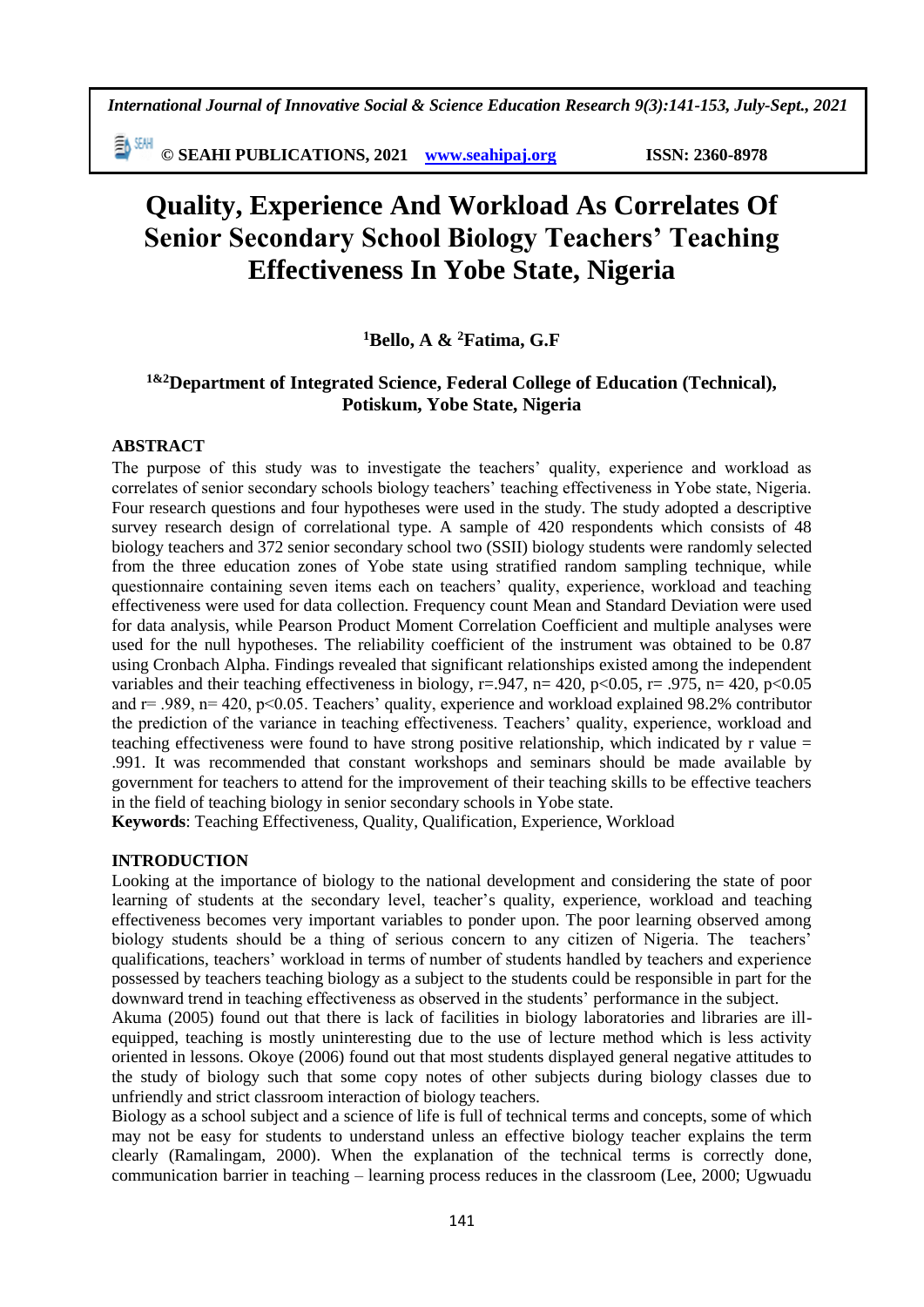& Obi, 2009). Literature revealed that performance of students in West African Senior School Certificate Examination (WASSCE) and Senior School Certificate Examination (SSCE) are persistently poor (WAEC Chief Examiners' Report, 2013, 2014, 2015 & 2016). The technical terms and concepts are those areas of biology teaching that can be used to rate the effectiveness of a practicing biology teacher. The quality of the education system depends on the quality of teachers and a school without the necessary resources will make it impossible to achieve the goals and objectives of the educational system (Olaleye, 2011). Usman (2003) argued that, shortage of qualified teachers is responsible for the poor students' learning observable among the students while Ademulegun (2001) argued that students taught by more qualified and experienced teachers in terms of knowledge of the subject matter perform better than those taught by less qualified but experienced teachers.

Also, the qualities of teachers determine their efficiency level. It is necessary for any school to have enough qualified teachers. Thus, it is not the number that matters but the level of their quality. The National Policy on Education (FRN, 2004) recommended a minimum of Nigerian Certificate in Education (NCE) for appointment as a teacher in primary and junior secondary schools in Nigeria. The educational analysis carried out in Nigeria by National Economic Empowerment and Development Strategy (NEEDS, 2005) indicated that about 49% of the teachers in Nigeria are unqualified and ineffective. This revealed that the quality of teachers teaching various school subjects in secondary school include those teaching biology as a subject in various secondary schools are probably among the said 49% unqualified teachers.

In many countries, teachers' qualifications that are considered to be related to student learning have become desirable targets of teacher education reform. Some of these reforms call for the professionalization of teacher education by making it longer, upgrading it to graduate programs, and regulating it through mechanisms of licensure, certification, and promotion to align with standards (Thorenson, Darling-Hammond, Chung & Frelow 2002). Professional development activities can be conducted by many different organizations, in schools and out of school, on the job or on sabbatical leave. On these occasions, practicing teachers update their content knowledge and teaching skills to adjust to the introduction of new curricula, new research findings on teaching and learning, changes in the needs of students, population etc. Studies by Wenglinsky (2000) found a positive effect of professional development on students' achievement.

In his contribution, Brown (2001) pointed attention to the quality of biology teachers as the prime factor attributed to the cause of students' consistent poor achievement in examinations. Teachers' effectiveness in a subject may be prime determinant of students' performance in the subject. Ineffective teaching in secondary schools arises probably from the quality of teachers recruited to teach science. In many secondary schools, science subjects are taught by people who are not interested and unqualified in teaching the subject. For instance, undesirable situations showed engineers teaching mathematics and physics, biochemists teaching chemistry and microbiologists teaching biology. In this kind of situation, students who undertake science and mathematics at school may either end up disillusioned or greatly hampered in the development of the mental discipline which acquisition of scientific knowledge demands. Secondary school sciences teachers need to be professionally qualified to enable them work effectively with pupils in stimulating and directing their growth in desired directions.

Teaching qualification is one thing, while experience is another with regard to teachers' teaching effectiveness in school subjects. Here, the experience of a teacher is judged based on the number of years of service. It is believed that the more the years spent in service in a particular discipline such as teaching the more you gain experience and become more knowledgeable in all it takes to enhance productivity or achievement of students in there. When teachers have not spent many years in the teaching field, it is likely that their effectiveness in academic work service delivery in the classroom may be adversely affected, and by extension the academic achievement of students probably may be similarly affected.

Imhanlahimi and Aguele (2006) opined that the professional background and commitment of the science teacher determines to some extent the quality of performance of students in examinations. Teacher's teaching experience is another teacher quality indicator considered in this study and it is defined as the number of years a teacher has spent in the teaching service. (Adewale, 2010) found that years of experience has a strong correlation with improved students' achievement. It is argued that prospective and experienced teachers' knowledge and beliefs serve as a filter through which their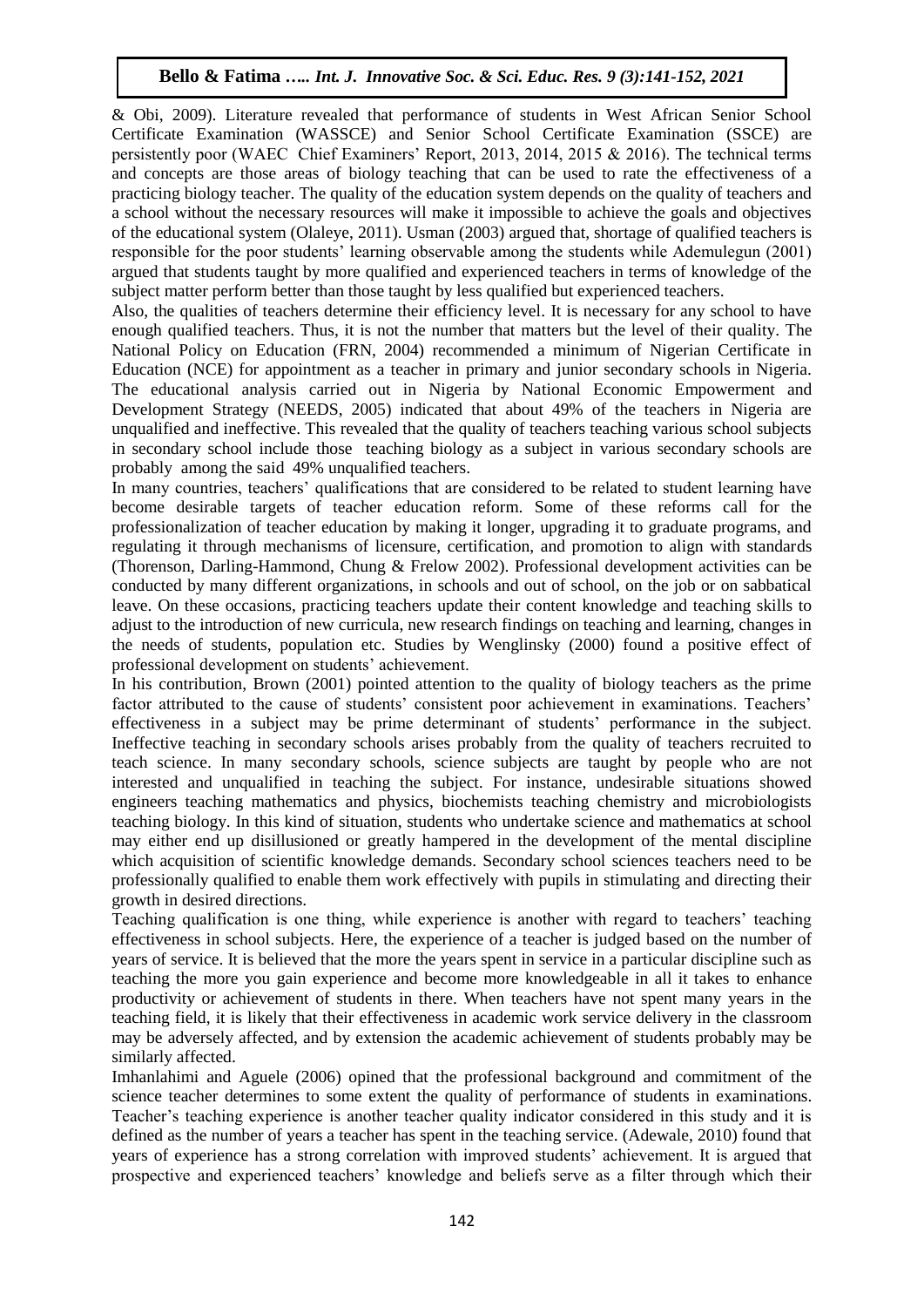teaching take place (Borko, 1996). A study conducted by (Martin, Mullis, Gregory, Hoyle & Shen, 2000) showed that level of experience has a significant influence on teaching effectiveness of the teachers and their students' achievement. Similarly, (Aiken, 1991) found that teaching experience of teachers is significantly related to their teaching effectiveness and their students' achievement. The findings of (Martin, Mullis, Gregory, Hoyle & Shen, 2000) also showed a positive relationship between teacher experience and students' outcomes.

# **Statement of the Problem**

Education scholars have pointed out that education quality is the reflection essence. There would be no good education without good teacher quality, for teaching effectiveness is the core mission of schools (Wang& fwu, 2007). Therefore, there is need to get a deeper understanding of the classroom instructional level quality of secondary school biology teachers in terms of qualification, experience, workload and teaching methodology in order to ensure quality of education given to our youths and how they differ in affecting teaching effectiveness.

Ozordi (2010), reflecting on the state of education in the country lamented that the present day secondary students on the average, can no longer do what primary school pupils used to do in those days academic wise. This may partly attributed to ineffectiveness to teachers among other factors. It is necessary to probe into teachers' quality to help teachers ascertain their shortcomings so that they can not only improve themselves but also increase their teaching effectiveness.

This seems to be corroborated by West African Examination Council (2009) report on biology, most especially. The professional qualifications required of any teacher in Nigeria are NCE, BSC (Ed) or B. Ed or PGDE in cases where teachers are not professionally qualified Poor teacher quality decreases effectiveness in teaching. On a general note, teachers without educational background have been found ineffective teacher in terms of instructional delivery competence. A common observation of the school system will show a large number of young teachers teaching biology with few years of experience. Many of these teachers seem to lack the much needed experience that could bring about effective teaching and learning in terms of methodology.

Workload issue about instruction is another continuing problem for teachers teaching biology in secondary schools. Biology teachers have little time to collaborate or involve in instructional decisions. Teachers do not attend to students as required due to heavy workload on their parts. The number of periods he or she spends in the classroom and other related activities; it equally includes the ratio of students per teachers, the number of classes taught and non-classroom responsibilities.

Hence, the need to look into teachers' quality, their experiences and workloads in our secondary schools, because effective teaching elicits effective learning. Therefore, this study is designed to survey the teachers' quality, experience, and workload and biology teachers' teaching effectiveness in Yobe state.

# **Purpose of the Study**

The purpose of the study is to investigate the relationship between quality, experience, workload and biology teachers' teaching effectiveness in senior secondary schools in Yobe state, Nigeria. Specifically, the study seeks to:

- 1. Find out the relationship between the quality of biology teachers and their teaching effectiveness in Senior Secondary Schools in Yobe State.
- 2. Determine the relationship between the experience of biology teachers and their teaching effectiveness in Senior Secondary Schools in Yobe State.
- 3. Examine the relationship between the average workload of biology teachers and their teaching effectiveness in Senior Secondary Schools in Yobe State.
- 4. Investigate the relationship among teachers' quality, experience, workload and their teaching effectiveness in Senior Secondary Schools in Yobe State.

# **Research Questions**

The following research questions were generated to guide the study.

- 1. What is the extent of quality of biology teachers in Senior Secondary Schools in Yobe State?
- 2. What is the extent of biology teachers experience in Senior Secondary Schools in Yobe State?
- 3. What is the average workload of biology teachers in Senior Secondary Schools in Yobe State?
- 4. What is the extent of biology teacher's effectiveness in Senior Secondary Schools in Yobe State?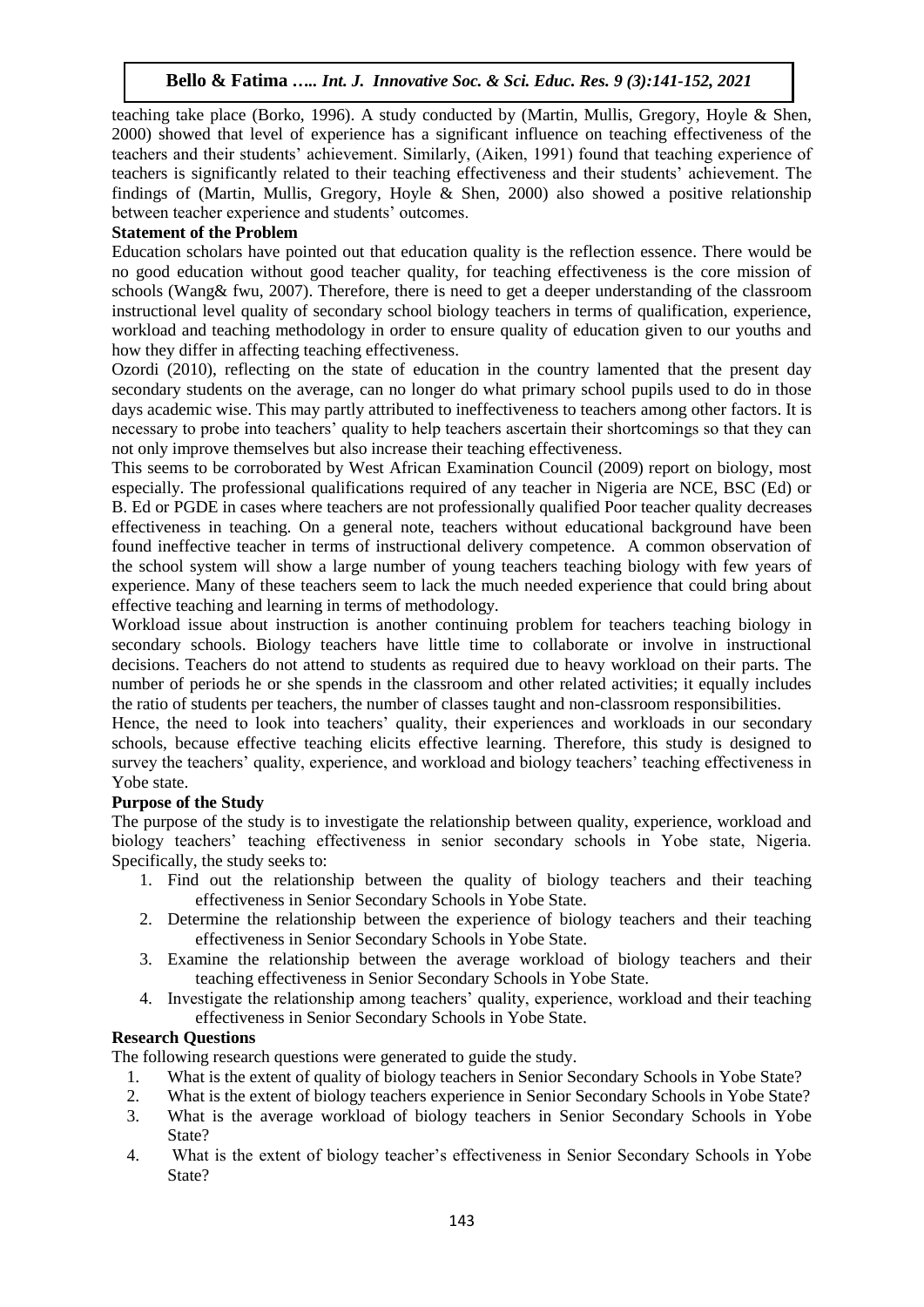# **Hypotheses**

The following hypotheses were formulated to guide the study:

- 1. **HO1**: There is no significant relationship between teachers' quality and teaching effectiveness of biology teachers in Senior Secondary Schools in Yobe State.
- 2. **HO2**: There is no significant relationship between teachers' experience and teaching effectiveness of biology teachers in Senior Secondary Schools in Yobe State.
- 3. **HO3**: There is no significant relationship between teachers' workload and teaching effectiveness of biology teachers in Senior Secondary Schools in Yobe State.
- 4. **HO4**: There is no significant relationship among teachers' quality, experience, workload and teaching effectiveness of biology teachers in Senior Secondary Schools in Yobe State.

### **Significance of the Study**

The findings of this study will be of benefits to secondary school students, biology teachers, school authorities, educational planners, government, parents and the society at large. This study will contribute to the improvement of the biology teachers in order to increase the success rate in the state by identifying the qualifications and qualities of effective teachers of biology in Yobe state. Once these are identified, they can be incorporated into professional development for biology teachers so that all biology students across the state can benefit from more effective teaching and increase their understanding. This study will also contribute to the body of knowledge about teacher effectiveness in biology.

#### **Scope of the Study**

This study was carried out on senior secondary two (SS2) biology students and their teachers in some selected government owned secondary schools in three educational zone of Yobe State, Nigeria. Senior Secondary two (SS2) is chosen because the students are not new to biology as a subject as the case with SSI; neither are they preparing for any external examination as is the case with SS3. The study covers the following teacher quality, teachers' qualification, teachers' experience, teachers' workload, teachers' use of instructional strategies, teachers' use of instructional material and teachers teaching effectiveness.

### **RESEARCH METHODOLOGY**

### **Research Design**

The study adopted a descriptive research design of correlational type. Adeyemi, (2008) describes a descriptive survey as collection of data from members of a population in order to determine the status of the population with regard to one or more variables.

# **Area of Study**

The study was conducted in Yobe State. Yobe State lies along latitude  $12<sup>0</sup>$  north and longitude  $11<sup>0</sup>30$ east. It is bounded by Borno state in the east, Gombe in the south, Jigawa and Bauchi in the west, and shared international boundary with Niger republic in the north.

#### **Population of the Study**

The target population of the study was all SSII students (186 boys and 186 girls) of Senior Secondary school offering biology and biology teachers in the secondary schools in Yobe state. There were 9,231 SSII students offering biology in all senior secondary schools in Yobe state constitute the population of the study.

### **Sample and Sampling Techniques**

The study was targeted to all teachers of biology and students of government owned senior secondary schools in Yobe state. A sample of 48 biology teachers and 372 SSII students in public senior secondary schools were used for the study, making a total sample of 420 respondents drawn from the three education zones of the state. SSII were used since they had stayed in school long enough with vast experience and had understanding of their teachers better. Stratified random sampling techniques were used to obtain the sample of SS2 students offering biology. Stratification ensures an even distribution of students.

#### **Instrument for Data Collection**

The instrument used for the study was questionnaire titled: Teacher Quality, Experience, Workload and Teaching Effectiveness (TQEWTE) designed by the researcher for biology teachers and students which has three sections A, B & C. Section A is a letter of introduction, Section B elicit bio-data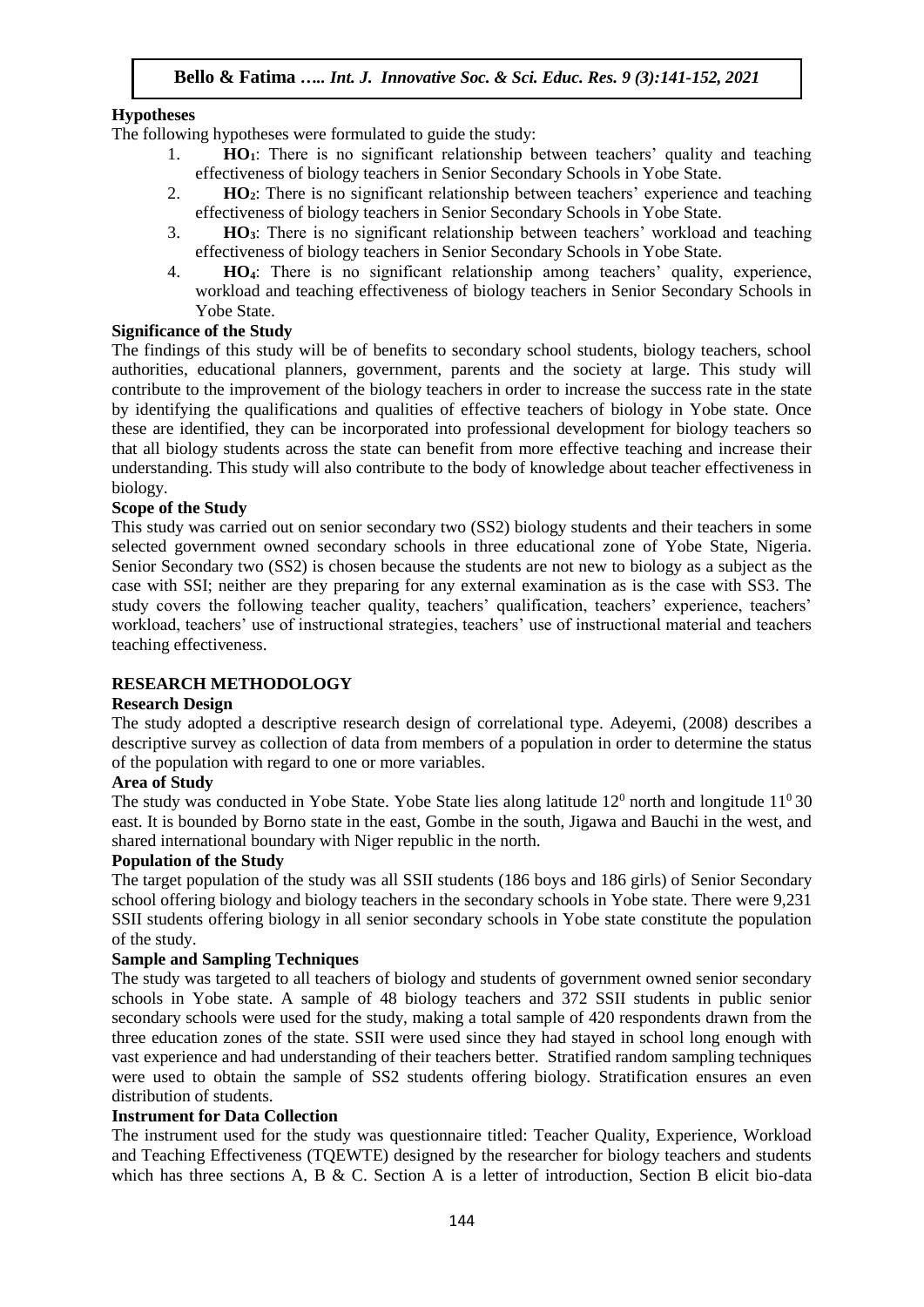information from respondents, while section C consist of 28 items respectively, meant to give information on teachers Quality, Experience, Workload and Effectiveness requiring: Very high extent (5), High extent (4), Undecided (3), Low extent (2) and Very low extent (1) respectively used in the study.

# **Validation of the Instrument**

The instrument was face and content validated by two experts. The experts examined the instrument to check the appropriateness of the items on the questionnaire and also ensured that the wordings of the items were appropriate.

# **Reliability of the Instrument**

To determine the reliability of the instrument, a pilot testing was conducted in two Senior Secondary Schools that share similar characteristics with the target population using 20 students and 10 teachers of biology which are outside the study area. Their responses to the questionnaire items were subjected to statistical analysis using Cronbach Alpha to ensure internal consistency. The reliability coefficient obtained were 0.88 for teachers and students respectively.

### **Method for Data Collection**

Four hundred and twenty TSAQ were used for the study. The arrangement was such that 48 biology teachers and 372 students from the three education zones assessed teachers' quality, experience, workload and their teaching effectiveness. A time-table was prepared to make the work easy with help of six research assistants.

# **Method of Data Analysis**

The data analysis involves correlation analysis (matrix) to estimate the relationships among teachers' quality, experience and workload. Multiple regression analysis was used to determine statistical relationship among the variables, three independent variables and the dependent variable using Statistical Package for Social Science (SPSS) version 22. Pearson Product Moment Correlation was used to determine the relationship between two variables that are said to be correlated if change in one variable is accompanied by change in another in the same or opposite direction. The research questions were answered using descriptive statistic (Frequency count, Mean and Standard Deviation). Percentage was also used to determine the teachers' qualifications and experiences. All hypotheses were tested at 0.05 level of significance or 95% certainty of prediction.

#### **RESULTS**

#### **4.1.1 Research Questions Research Question 1**

*What is the extent of quality of biology teachers in senior secondary schools in Yobe state?*

#### **Table 1**: **Distribution of Biology Teachers Qualifications**

| Zone          | ----- <del>o</del> j<br>Qualification | Frequency        | Percent          |  |
|---------------|---------------------------------------|------------------|------------------|--|
| $\mathbf{A}$  |                                       |                  |                  |  |
|               | NCE                                   | $\mathfrak{Z}$   | 6.25             |  |
|               | BSC. ED                               | 5                | 10.4             |  |
|               | <b>BSC+PGDE</b>                       | $\mathfrak{2}$   | 4.17             |  |
|               | <b>HND</b>                            | $\sqrt{2}$       | 4.17             |  |
|               | M.ED                                  | $\boldsymbol{0}$ | $\boldsymbol{0}$ |  |
| B             |                                       |                  |                  |  |
|               | NCE                                   | 6                | 12.5             |  |
|               | BSC. ED                               | 8                | 16.7             |  |
|               | $BSC. + PGDE$                         | $\overline{4}$   | 8.33             |  |
|               | <b>HND</b>                            | $\mathfrak{2}$   | 4.17             |  |
|               | M.ED                                  | $\mathfrak{Z}$   | 6.25             |  |
| $\mathcal{C}$ |                                       |                  |                  |  |
|               | <b>NCE</b>                            | 4                | 8.33             |  |
|               | BSC. ED                               | 5                | 10.4             |  |
|               | $BSC. + PGDE$                         | 2                | 4.17             |  |
|               | <b>HND</b>                            | $\mathbf{r}$     | 2.08             |  |
|               | M.ED                                  |                  | 2.08             |  |
|               | <b>TOTAL</b>                          | 48               | 100%             |  |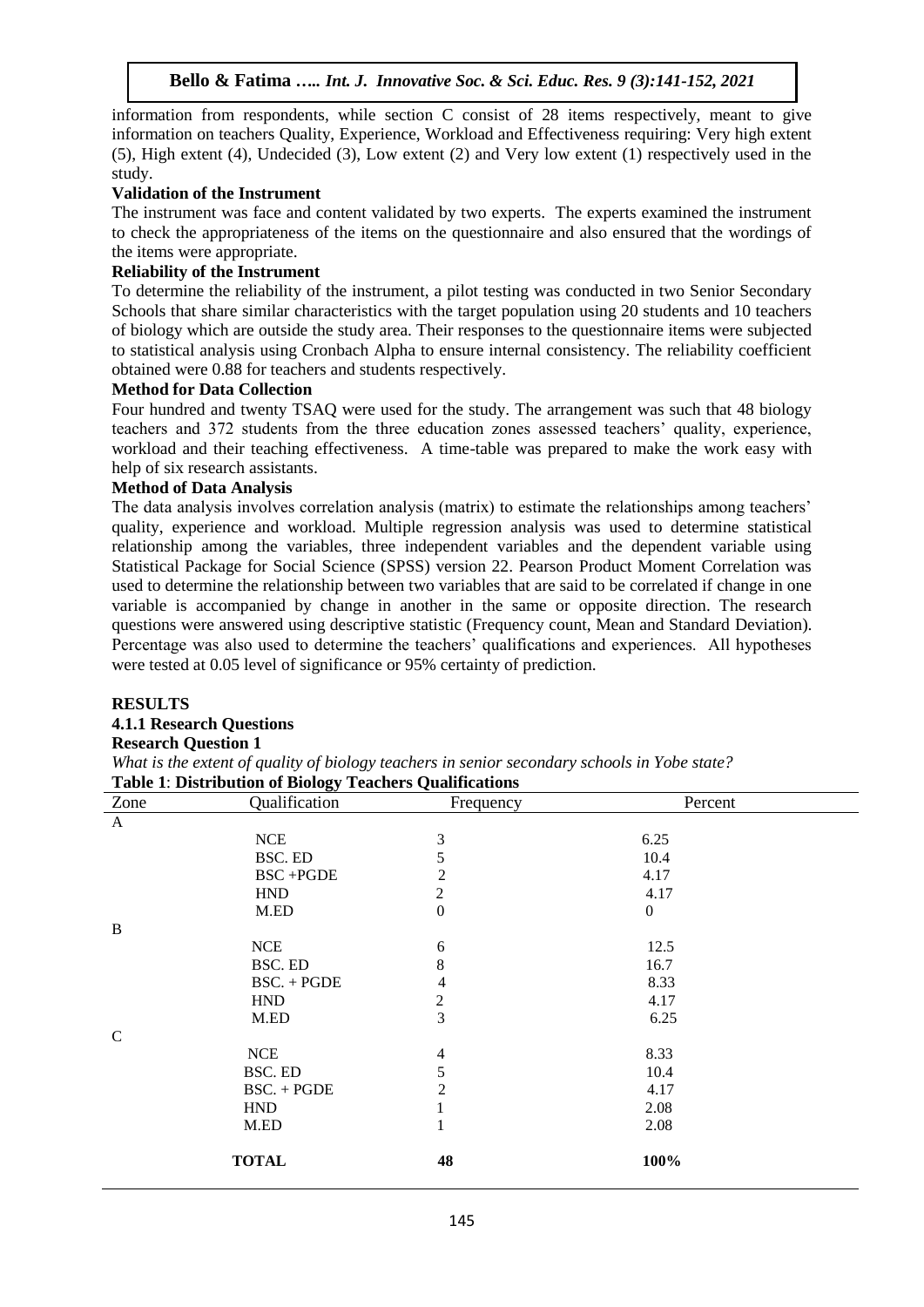Table 1; indicate that majority of the biology teachers in all the three education zones hold B.SC. ED.  $(N=5; 10.4\%, N=8; 16.7\%$  and N=5; 10.4%). In proportion, this group is followed by NCE (N=3; 6.25%, N=6; 12.5% and N=4; 8.3%). Also, 8 teachers in the three zones hold B.SC with PGDE. Those in minorities are HND ( $N=5$ ; 10.4%) and M.ED ( $N=4$ ; 8.33%). These categories are qualified except the NCE could be considered as least for teaching in Secondary Schools in Yobe state.

**Table 2: Summary of Mean and Standard Deviation of Level of Quality of Biology Teachers in Senior Secondary Schools in Yobe State**

|   | <b>S/N ITEMS</b><br>$N = 420$                                                                                                  | Mean | S.D  | Decision   |
|---|--------------------------------------------------------------------------------------------------------------------------------|------|------|------------|
|   | <b>Biology</b><br>frequently<br>teachers<br>conduct<br>practical<br>with                                                       | 4.14 | 1.05 | VHE        |
|   | students                                                                                                                       |      |      |            |
| 2 | <b>Teachers</b><br>use teaching aids frequently during biology                                                                 | 4.13 | 1.15 | VHE        |
|   | lessons                                                                                                                        |      |      |            |
| 3 | Biology teachers control/manage class activities                                                                               | 4.27 | 1.05 | <b>VHE</b> |
| 4 | Teachers encourage students to study biology                                                                                   | 4.32 | 1.05 | <b>VHE</b> |
|   | Teachers use resources to ensure mastery of biological                                                                         | 3.99 | 1.21 | <b>HE</b>  |
|   | concepts frequently.                                                                                                           |      |      |            |
| 6 | Biology teachers are friendly while teaching.                                                                                  | 4.27 | 1.11 | <b>VHE</b> |
|   | Biology teachers identify student's problems while teaching.                                                                   | 4.13 | 1.11 | <b>VHE</b> |
|   | <b>GRAND MEAN</b>                                                                                                              | 4.18 |      |            |
|   | $\mathbf{v}$ , $\mathbf{v}$ , $\mathbf{v}$ , $\mathbf{v}$ , $\mathbf{v}$ , $\mathbf{v}$ , $\mathbf{v}$<br>TTP TT' 1 PL TTTP TT |      |      |            |

#### HE: High Extent; VHE: Very High Extent

Table 2 shows mean and standard deviation of opinion of respondents on quality of Biology teachers in senior secondary schools. The grand mean of 4.18 indicates high level of quality of Biology teachers in senior secondary schools in Yobe state.

#### **Research Question 2**

*What is the extent of biology teachers experience in senior secondary schools in Yobe state?* **Table 3: Distribution of Biology Teachers Experience.**

| Zone          | Years Experience   | Frequency      | Percent |  |
|---------------|--------------------|----------------|---------|--|
| $\mathbf{A}$  |                    |                |         |  |
|               | Below 5 years      | $\mathbf{2}$   | 4.17    |  |
|               | 5-10 years         | $\mathfrak{Z}$ | 6.25    |  |
|               | $11-15$ years      | $\mathbf{2}$   | 4.17    |  |
|               | $16-20$ years      | 3              | 6.25    |  |
|               | 21 and above       | $\overline{2}$ | 4.17    |  |
| $\bf{B}$      |                    |                |         |  |
|               | Below 5 years      | $\overline{4}$ | 8.33    |  |
|               | 5-10 years         | 5              | 10.4    |  |
|               | $11-15$ years      | 6              | 12.5    |  |
|               | $16-20$ years      | $\mathfrak{S}$ | 10.4    |  |
|               | 21 and above       | 3              | 6.25    |  |
| $\mathcal{C}$ |                    |                |         |  |
|               | Below 5 years      | 3              | 6.25    |  |
|               | 5-10 years         | $\overline{4}$ | 8.33    |  |
|               | $11-15$ years      | $\mathbf{2}$   | 4.17    |  |
|               | $16-20$ years      | $\overline{2}$ | 4.17    |  |
|               | 21 years and above | $\overline{2}$ | 4.17    |  |
|               | <b>TOTAL</b>       | 48             | 100%    |  |

Table 3; indicate the highest proportion of teachers, 5 to 10 years and 16 to 20 years teaching experience ( $N=3$ ; 6.25%) in zone A, 11 to 15 years ( $N=6$ ; 12.5%) in zone B, and 5 to 10 years ( N=4; 6.25% ) in zone C. While (N=9; 19%) have below 5 years in all the three education zones. This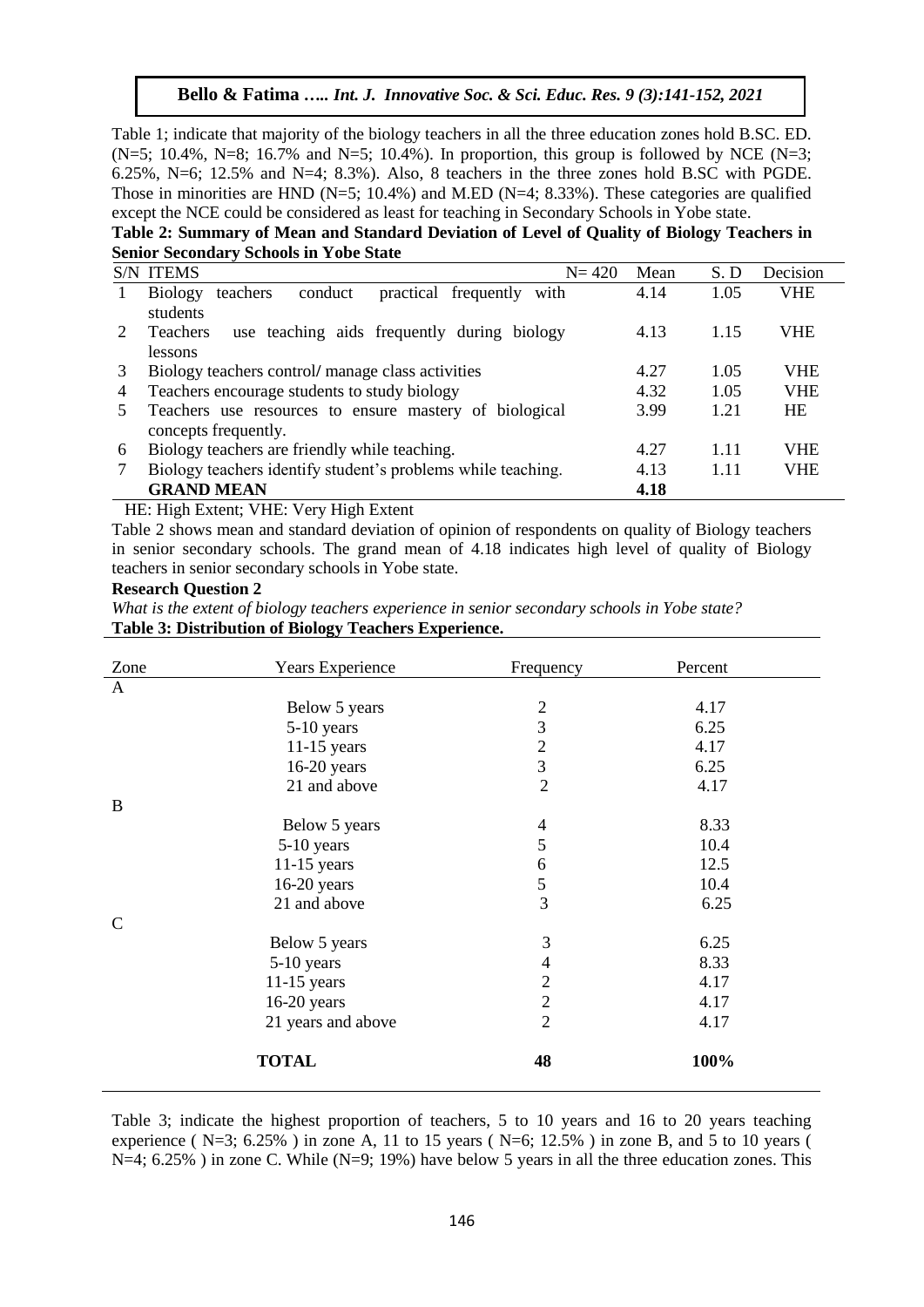implies that the level of experience of biology teachers is at the upper side of the continuum. Hence, their quality of teaching is expected to be effective.

|                                           | Table 4: Summary of Mean and Standard Deviation of Extent of Biology Teachers Experience |
|-------------------------------------------|------------------------------------------------------------------------------------------|
| in Senior Secondary Schools in Yobe State |                                                                                          |

|    | <b>S/N ITEMS</b><br>$N = 420$                               | Mean | S.D  | Decision   |
|----|-------------------------------------------------------------|------|------|------------|
| 8  | Biology teachers make use of microscope during lesson       | 4.19 | 1.01 | <b>VHE</b> |
|    | where applicable.                                           |      |      |            |
| 9  | Biology teachers encourage the use of student's workbook.   | 4.12 | 1.01 | <b>VHE</b> |
| 10 | Biology teachers improvise some teaching materials when     | 3.89 | 1.27 | <b>HE</b>  |
|    | not available                                               |      |      |            |
|    | 11 Biology teachers make use charts where applicable when   | 4.02 | 1.37 | VHE        |
|    | teaching biology.                                           |      |      |            |
|    | 12 Biology teachers have several ways to explain topic that | 3.89 | 1.28 | <b>HE</b>  |
|    | covered in class.                                           |      |      |            |
| 13 | Biology teachers know when the class understands.           | 4.37 | 1.09 | <b>VHE</b> |
| 14 | Biology teachers who have taught more than five years       | 4.19 | 1.08 | <b>VHE</b> |
|    | teach better.                                               |      |      |            |
|    | <b>GRAND MEAN</b>                                           | 4.10 |      |            |

HE: High Extent; VHE: Very High Extent

Table 4 indicates mean and standard deviation of opinion of respondents on the extent of Biology teachers experience in senior secondary schools. The grand mean of 4.10 indicates high extent of Biology teachers experience in senior secondary schools in Yobe state.

# **Research Question 3**

*What is the average workload of biology teachers in senior secondary schools in Yobe state?*

| Table 5: Summary of Mean and Standard Deviation of Average Workload of Biology Teachers |  |
|-----------------------------------------------------------------------------------------|--|
| in Senior Secondary Schools in Yobe State                                               |  |

|    | in behior becondul y behools in 1 obe built                |           |      |      |            |
|----|------------------------------------------------------------|-----------|------|------|------------|
|    | <b>S/N ITEMS</b>                                           | $N = 420$ | Mean | S.D  | Decision   |
|    | 15 Biology teacher have more than 24 periods per week.     |           | 3.85 | 1.52 | <b>HE</b>  |
|    | 16 Biology teachers teach more than 40 students in class.  |           | 4.09 | 1.33 | VHE        |
| 17 | Biology teachers mainly focus on course coverage.          |           | 3.86 | 1.24 | <b>HE</b>  |
|    | 18 Biology teachers find difficult and stressful in giving |           | 3.69 | 1.25 | <b>HE</b>  |
|    | assignment and marking them.                               |           |      |      |            |
|    | 19 Biology teachers use demonstration method, because of   |           | 4.06 | 1.15 | <b>VHE</b> |
|    | the large class size.                                      |           |      |      |            |
|    | 20 Biology teachers teach more than one science subjects.  |           | 3.70 | 1.21 | <b>HE</b>  |
| 21 | Biology teachers are discouraged in teaching large class.  |           | 3.61 | 1.28 | <b>HE</b>  |
|    | <b>GRAND MEAN</b>                                          |           | 3.84 |      |            |

HE: High Extent; VHE: Very High Extent

Table 5 reveals mean and standard deviation of opinion of respondents on the average workload of biology teachers in senior secondary schools. The grand mean of 3.84 indicates high workload of biology teachers in senior secondary schools in Yobe state.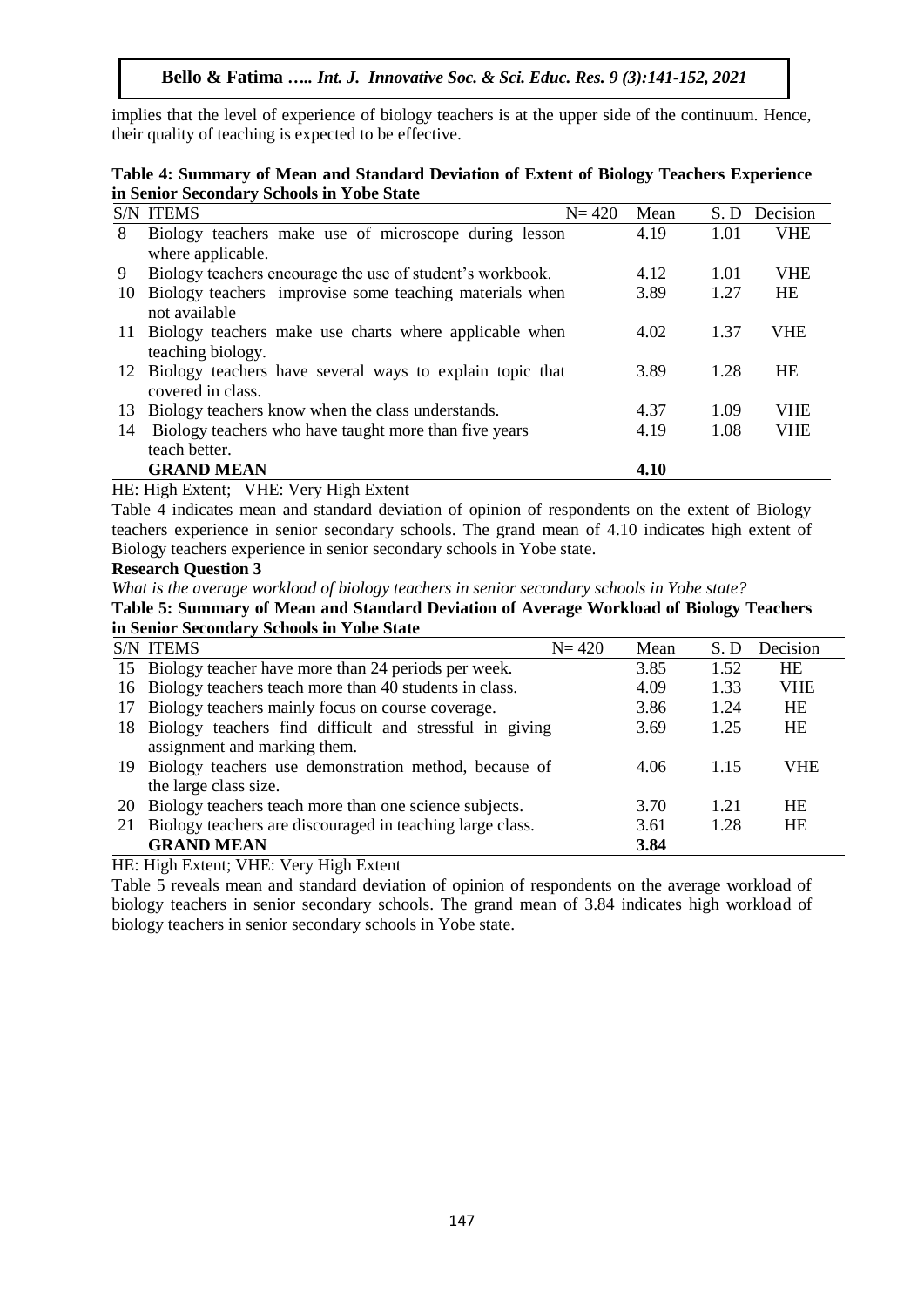# **Research Question 4**

*What is the extent of biology teachers' teaching effectiveness in senior secondary schools in Yobe state?*

#### **Table 6: Summary of Mean and Standard Deviation of Extent of Biology Teachers' Effectiveness in Senior Secondary Schools in Yobe State**

|    | miteen, eness in senior secondary senools in 1000 same         |           |      |      |            |
|----|----------------------------------------------------------------|-----------|------|------|------------|
|    | <b>S/N ITEMS</b>                                               | $N = 420$ | Mean | S. D | Decision   |
|    | 22 Collaborative assignments are given to students by biology  |           | 3.94 | 1.37 | VЕ         |
|    | teachers.                                                      |           |      |      |            |
|    | 23 Biology teachers have good knowledge of subject matter.     |           | 3.75 | 1.24 | <b>HE</b>  |
|    | 24 Biology teachers arouse students' interest before teaching. |           | 4.16 | 1.23 | <b>VHE</b> |
|    | 25 Biology teachers have adequate time to plan for the lesson. |           | 3.85 | 1.37 | <b>HE</b>  |
|    | 26 The school management is considerate towards teaching       |           | 3.59 | 1.47 | <b>HE</b>  |
|    | biology.                                                       |           |      |      |            |
| 27 | Students ask questions as lesson progress in biology class.    |           | 3.78 | 1.61 | <b>HE</b>  |
| 28 | Biology teachers praise students for correct answers.          |           | 3.98 | 1.32 | <b>HE</b>  |
|    | <b>Grand Mean</b>                                              |           | 3.81 |      |            |

# HE: High Extent; VHE: Very High Extent

Table 6 shows mean and standard deviation of opinion of respondents on the teachers' effectiveness in senior secondary schools. The grand mean of 3.81 indicates high Biology teachers' teaching effectiveness in senior secondary schools in Yobe state.

# **4.1.2 Hypotheses**

**Ho1**: There is no significant relationship between teachers' quality and teaching effectiveness of Biology teachers in senior secondary schools in Yobe State.

# **Table 7: Pearson Product Moment Correlation Coefficient of Relationship between Teachers' Qualityand Teaching Effectiveness**

|                      |                            | <b>QUALITY</b>  | OF TEACHING          |
|----------------------|----------------------------|-----------------|----------------------|
|                      |                            | <b>TEACHERS</b> | <b>EFFECTIVENESS</b> |
| TEACHERS'            | <b>Pearson Correlation</b> |                 | $.947**$             |
| <b>QUALITY</b>       | $Sig. (2-tailed)$          |                 | .000                 |
|                      | N                          | 420             | 420                  |
| <b>TEACHING</b>      | <b>Pearson Correlation</b> | $.947**$        |                      |
| <b>EFFECTIVENESS</b> | $Sig. (2-tailed)$          | .000            |                      |
|                      |                            | 420             | 420                  |

\*\*. Correlation is significant at the 0.01 level (2-tailed).

Table 7 shows Pearson Product Moment Correlation analysis conducted to test whether significant relationship exist between quality of Biology teachers and teachers' effectiveness. The result indicates that there is a strong, positive correlation between quality of Biology teachers and teachers' teaching effectiveness,  $r = 0.947$ ,  $p < 0.05$ . This shows that teachers' quality correlates with the general teaching effectiveness portrayed by biology teachers. Based on this, there is a significant relationship exist between quality of biology teachers and their teaching effectiveness.

**Ho2**: There is no significant relationship between teachers' experience and teaching effectiveness of Biology teachers in senior secondary schools in Yobe State.

# **Table 8: Pearson Product Moment Correlation Coefficient of Relationship between Teachers' Experience and Teaching Effectiveness**

|                      |                 | <b>EXTENT</b>        | <b>OF</b> | <b>BIOLOGY TEACHING</b> |
|----------------------|-----------------|----------------------|-----------|-------------------------|
|                      |                 | TEACHERS' EXPERIENCE |           | <b>EFFECTIVENESS</b>    |
| <b>EXTENT</b>        | OF Pearson      |                      |           | $.975***$               |
| <b>BIOLOGY</b>       | Correlation     |                      |           |                         |
| <b>TEACHERS'</b>     | Sig. (2-tailed) |                      |           | .000                    |
| <b>EXPERIENCE</b>    | N               | 420                  |           | 420                     |
| <b>TEACHING</b>      | Pearson         | $.975***$            |           |                         |
| <b>EFFECTIVENESS</b> | Correlation     |                      |           |                         |
|                      | Sig. (2-tailed) | .000                 |           |                         |
|                      | N               | 420                  |           | 420                     |

 $**$ . Correlation is significant at the 0.01 level (2-tailed).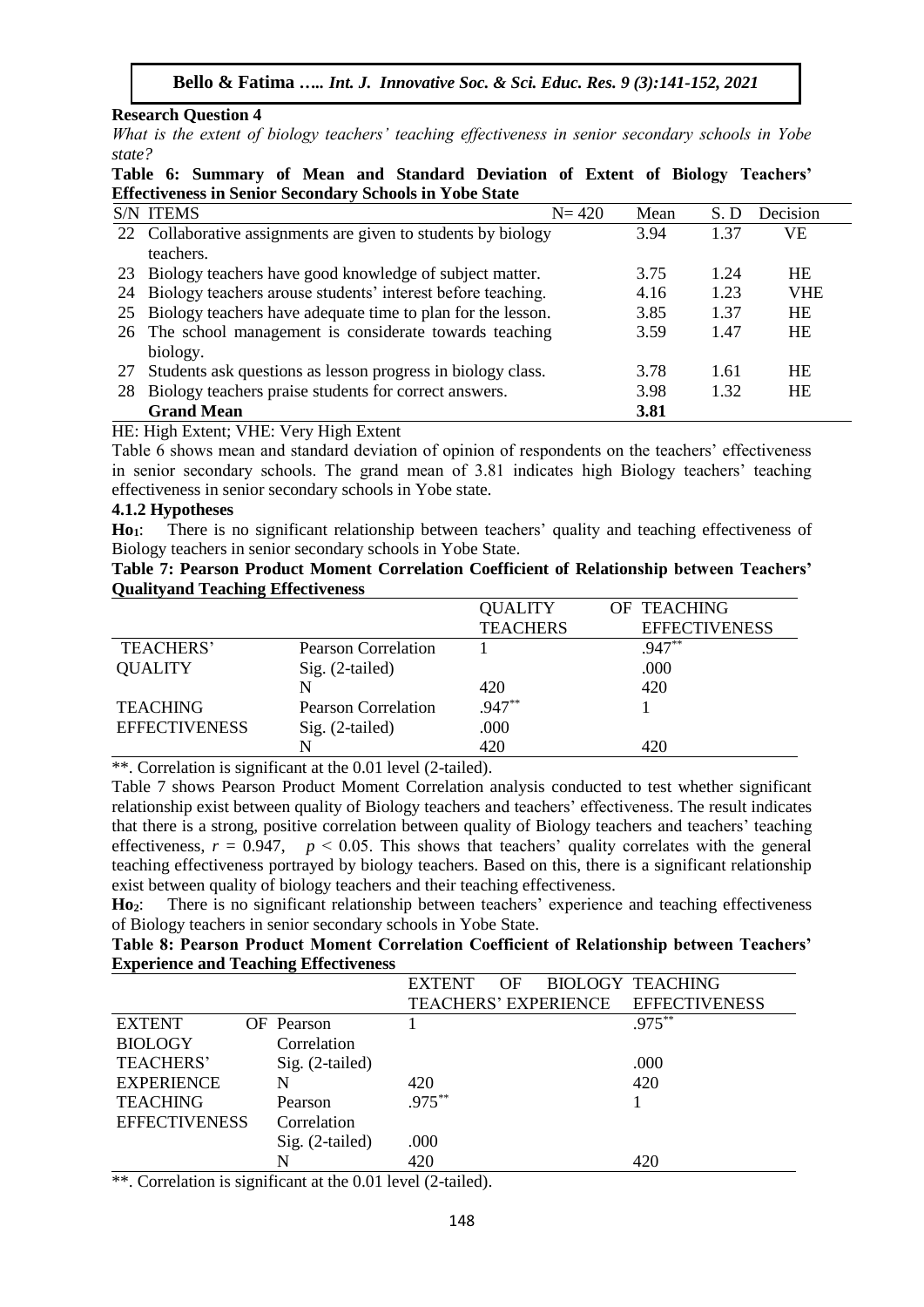Table 8 shows Pearson Product Moment Correlation analysis conducted to test whether significant relationship exist between Biology teachers' experience and teaching effectiveness. The result indicates that there is a strong, positive correlation between Biology teachers' experience and teaching effectiveness,  $r = 0.975$ ,  $p < 0.05$ . This shows that teachers' experience correlates with the overall teachers' teaching effectiveness portrayed by teachers. Based on this, there is a significant relationship exist between biology teachers' experience and their teaching effectiveness.

**Ho3**: There is no significant relationship between teachers' workload and teaching effectiveness of Biology teachers in senior secondary schools in Yobe State.

#### **Table 9: Pearson Product Moment Correlation Coefficient of Relationship between Teachers' Workload and Teachers' Effectiveness**

|                      |                     | <b>TEACHERS'</b> | <b>TEACHING</b>      |
|----------------------|---------------------|------------------|----------------------|
|                      |                     | WORKLOAD         | <b>EFFECTIVENESS</b> |
|                      | Pearson Correlation |                  | .989**               |
|                      | $Sig. (2-tailed)$   |                  | .000                 |
|                      | N                   | 420              | 420                  |
| <b>TEACHING</b>      | Pearson Correlation | .989**           |                      |
| <b>EFFECTIVENESS</b> | $Sig. (2-tailed)$   | .000             |                      |
|                      | N                   | 420              | 420                  |

\*\*. Correlation is significant at the 0.01 level (2-tailed).

Table 9 shows Pearson Product Moment Correlation analysis conducted to test whether significant relationship exist between teachers' workload and teaching effectiveness. The result shows that there is a strong, positive correlation between teachers' workload and teaching effectiveness,  $r = 0.989$ , *p* < 0.05. This indicates that teachers' workload correlates with the overall teachers' teaching effectiveness portrayed by biology teachers. Based on this empirical evidence, there is a significant relationship between workload of biology teachers and their teaching effectiveness.

**Ho4**: There is no significant relationship among teachers' quality, experience, workload and teaching effectiveness of Biology teachers in senior secondary schools in Yobe State.

**Table 10a: Summary of ANOVA of Teachers' Quality, Experience, Workload and Teachers' Teaching Effectiveness**

| Model |            | Sum of Squares |     | Mean Square |          | Sig.             |
|-------|------------|----------------|-----|-------------|----------|------------------|
|       | Regression | 723.560        |     | 241.187     | 7567.292 | 000 <sup>b</sup> |
|       | Residual   | 13.259         | 416 | .032        |          |                  |
|       | Total      | 736.819        | 419 |             |          |                  |

Table 10a shows the summary of ANOVA of multiple regression analysis conducted to test whether any significant relationship exist among teachers' quality, experience, workload and teachers' teaching effectiveness. The result shows that teachers' quality, experience, workload and teachers' teaching effectiveness are significantly related,  $F(3, 416) = 7567.292$ ,  $p = 0.000$ . Therefore, the null hypothesis should be rejected since the  $p$  – value (0.000) is less than 0.05 level of significant.

### **Table 10b: Model Summary**

| Model |      | R Square | <b>Adjusted R Square</b> | Std. Error of the Estimate |
|-------|------|----------|--------------------------|----------------------------|
|       | QQ1a | 982      | 982                      | $1785^\circ$               |

a. Predictors: (Constant), TEACHERS' WORKLOAD, TEACHERS' QUALITY, EXTENT OF BIOLOGY TEACHERS' EXPERIENCE

The result in Table 8b is a model summary which shows how the independent variables explain the variance in the dependent variable. The result shows that the predictor (teachers' quality, experience, and workload) explained 98.2% of the variance in teachers' effectiveness. Teachers' quality, experience, workload and teachers' teaching effectiveness were found to have strong positive relationship which is indicated by r value  $= 0.991$ .

### **Findings of the Study**

The major findings of the study are presented below:

1. Majority of biology secondary school teachers in Yobe state was professionally qualified; most of them had university degrees or minimum of NCE.

2. Findings revealed that teachers with cognate teaching experience turnout with relatively high teaching effectiveness.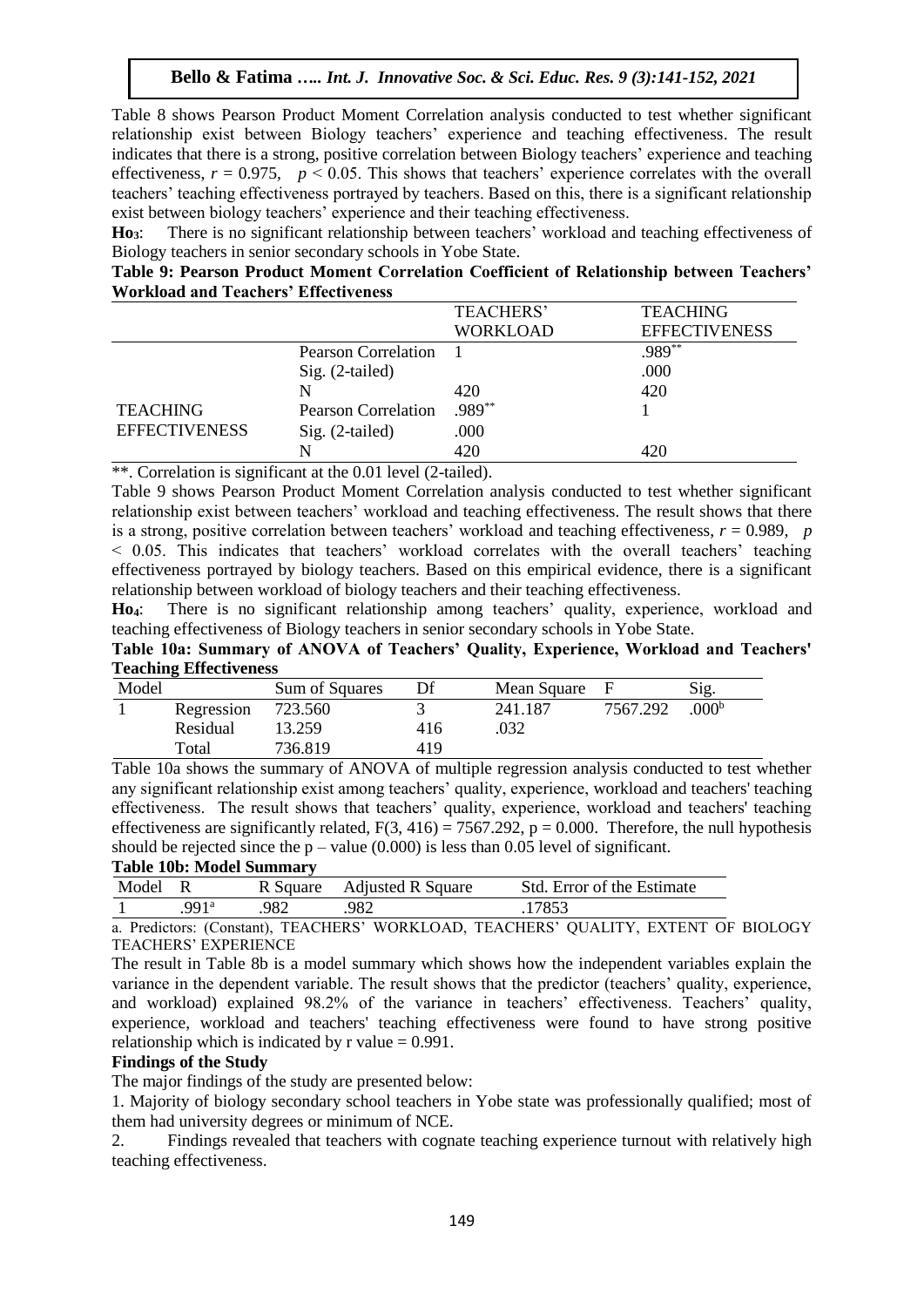3. There were significance relationships in the effectiveness of teachers' quality, experience and workload.

4. Furthermore, the ratio of teachers to students was within unacceptable range, but their teachings were effective. This is because they could not engage students in hands-on activities even by placing them in groups due to limited resources compared to the large number of students. This been observed to all teachers interviewed. Due to heavy workload they face for instance, one biology teacher has to prepare practical session for the SSI, SSII and SSIII students which takes almost whole day, there are shortage of laboratory equipment and reagents. At the same time, teacher has to teach normal period which is difficult to handle.

# **DISCUSSION OF THE FINDINGS**

The result above revealed that teachers' quality, experience and workload have significant contribution to teaching effectiveness in senior secondary schools in Yobe state. A cursory look at this finding shows that teachers' quality is very crucial and plays a substantial role in classroom practices. Teachers' qualities such as subject matter knowledge, pedagogical knowledge, teacher-student relationship, experience and qualification when put together correlates positively to teaching effectiveness.

Table 5 shows that the calculated r-value of .947 at the 0.05 level of significance. Hence, the null hypothesis which states that there is no significant relationship between teachers' quality and teaching effectiveness is rejected. This implies that there is a significant relationship between teachers' quality and teaching effectiveness in senior secondary schools in Yobe State. This is in line with the opinion of the Centre for Education Policy Analysis (CEPA, 2009), which asserted that effective teachers are the most important factor in the school organization because they help to close the achievement gap. That is to say, without quality teachers, school effectiveness cannot be achieved. The Government succinctly put it that no education system could rise above the quality of its teachers (Federal Republic of Nigeria 2004).

The finding is in harmony with Rice, (2010) who stated that experience promotes effectiveness. The finding is also in line with Owolabi, (2007) who opined that the Government should find all possible means to retain veteran and experienced teachers who are still willing to serve so that they can contribute their wealth of experience towards the improvement of the system.

Findings by Onyekuru and Ibegbunam (2013) revealed that teaching experience has a significant influence on teaching effectiveness of teachers. But, this finding of study has contradicted the study conducted by Sodhi (2010); and Chowdhury (2014), they found that teaching experience has no significant impact on effectiveness of teachers. Findings by Wang and Fwu (2007) were also in line with these findings that were reported that the teaching showed that the effectiveness of teaching and learning is credited to the instructor's quality.

The key to teaching effectiveness is teachers. It is necessary to probe into teachers' quality to help teachers ascertain their shortcomings so that they cannot only improved themselves but also increase their teaching effectiveness. This finding is related to those of researchers such as Martin, Mullis, Gregory, Hoyle, and Shen (2000) who stated that in a situation where experienced teachers were not promoted out of the classroom into management positions, level of experience had a significant influence on the teaching effectiveness of the teachers. Dunkin, 1997; Rice, 2004; and Bauer, 2005 who stated that there is a positive effect of experience on teachers' effectiveness; specifically, the learning by doing, effect is more obvious in the early years of teaching. This finding agrees with the finding study by Aiken (1991) who contended that teaching experience of teachers is significantly related to their teaching effectiveness.

This finding is also consistence with Murnane and Philips (1982) who found a positive relationship between teachers' effectiveness and their years of experience. Several studies have found that secondary school teachers who had five or more years of teaching experience were significantly more effective than those who had less than five years of teaching experience.

Little research has reported findings of teachers receiving out- of- field teaching assignments, that is, subject areas outside of their areas of expertise. However, Dibbon (2004) was one researcher who mentioned that teachers were being assigned subject to teach outside of their areas of expertise which added to their workload and stress level.

Findings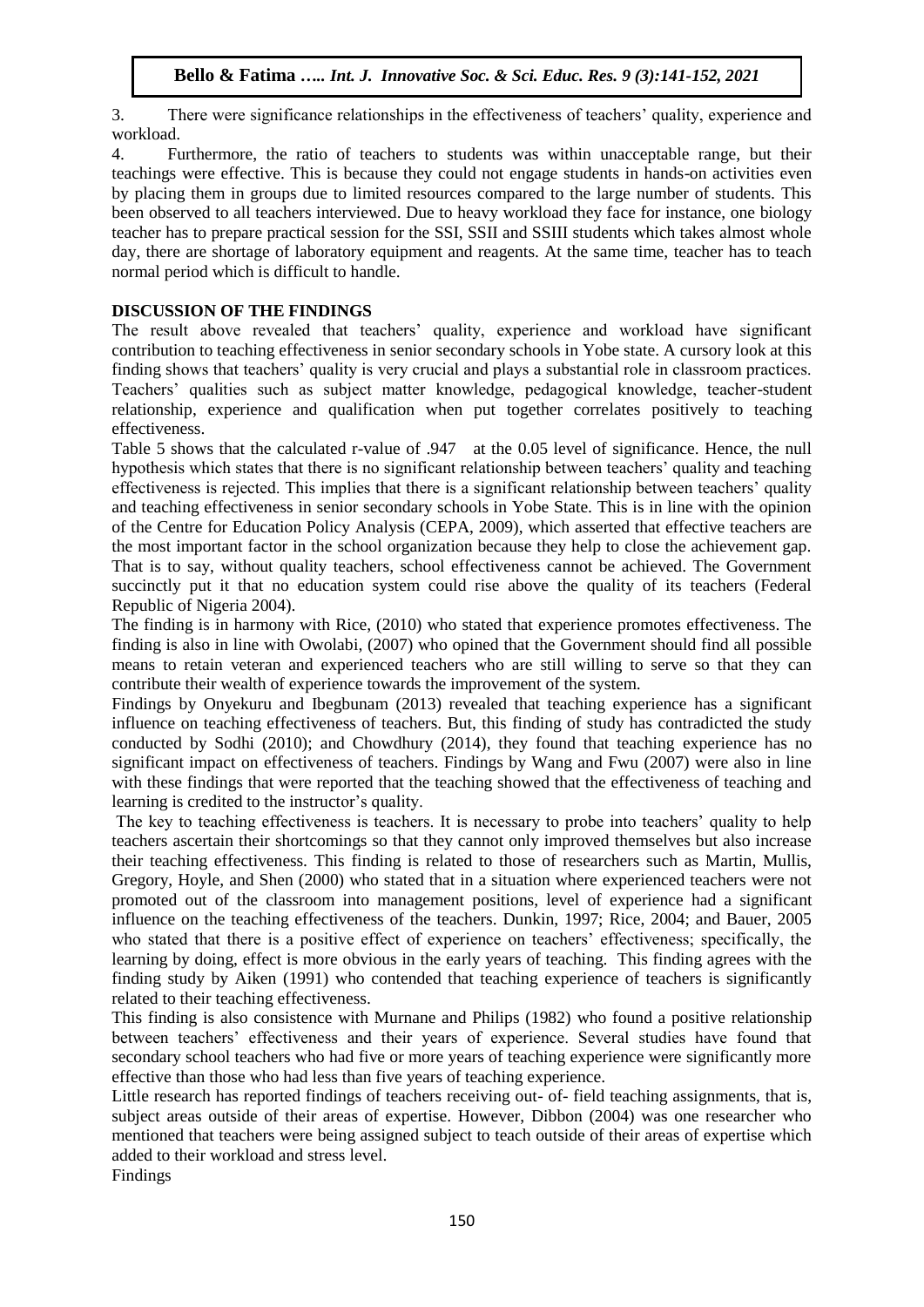further revealed that the classroom teaching is not effective in every ramification ranging from class atmosphere, use of instructional objectives, teaching techniques, evaluation and assignments. This could be traced to the problems of large class size, workload of the few teachers' available, lack of facilities and equipment, high cost of these specialized equipments, lack of funds, society's negative attitude and students' apathy. Ineffective classroom teaching found in this study is in tandem with findings of Braun (2005), McCaffery et al. (2004) and Sanders (2000) who traced poor student performance to teachers' poor effectiveness in teaching.

### **Summary**

The purpose of this study was to investigate the relationship among teachers' quality, experience, workload and their teaching effectiveness in senior secondary schools in Yobe state.

Major findings of the study are that biology teachers' extent of quality, experience, average workload and their teaching effectiveness were very high extent. The study also found out that there is a strong, positive relationship among teachers' quality, experience, workload and their teaching effectiveness. Teachers had a variables and effectiveness of presentation.

Findings revealed that good number of sampled school lacked biology laboratory, where available they are often in bad shape. Findings revealed that teachers with cognate teaching experience turnout with relatively high teaching effectiveness.

Furthermore, the findings indicated that teacher had difficulty in teaching large classes. This is because they could not engage students in hands-on activities even by placing them in groups due to limited resources compared to the large number of students.

# **CONCLUSION**

This study focused on the relationship between teachers' quality, experience, workload and their teaching effectiveness. The results showed that teacher professional qualification and teacher experience, which were examined as teachers' quality variables were positively related to teaching effectiveness. Other variables such as teacher's status and level of dedication to duty, which could influence teacher quality, were not considered in this study. The findings imply that professionally qualified and experienced teachers could add value to the outcome of the school system.

The results of this study indicate that when teaching methods are effectively utilized, teaching effectiveness of biology teachers will increase tremendously. It was also established that quality of teachers to a large extent determine teachers' teaching effectiveness, because professional teachers will make the best of every unpleasant situation and that teachers' experience is an added advantage.

### **RECOMMENDATIONS**

On the basis of findings and conclusion, following recommendations are made:

1. Teachers need to update teacher's knowledge on ways of teaching biology and acquaint them with other new innovations characterized by effectiveness, creativity and improvement. This could be made possible by frequently organizing seminars, workshops and in-service training for biology teachers.

2. Only teachers who have relevant qualifications and relevant teaching experiences should be recruited to teach in senior secondary schools in Yobe state. The practice of recruiting nonprofessional teachers who do not have relevant qualifications to teach in secondary schools should be discouraged.

3. Workshops and seminars for school administrators and managers should be organized to educate them on how to design teacher's job specification and workload.

4. Finally there is also an urgent need to employ more qualified teachers to teach the subject (biology) in senor secondary schools, and there should be periodic supervision and assessment in relation to the teachers' teaching effectiveness in the subject.

### **REFERENCES**

Ademulegun, D. (2001). Monitoring learning achievement of junior secondary school students in Lagos state. A prototype of state assessment. Unpublished Ph.D Thesis. University of Ibadan.

Adeyemi, T. O. (2008). The influence of class-size on the quality of output in secondary schools in Ekiti State, Nigeria. *American-Eurasian Journal of Scientific Research* 3 (1), 7-14.